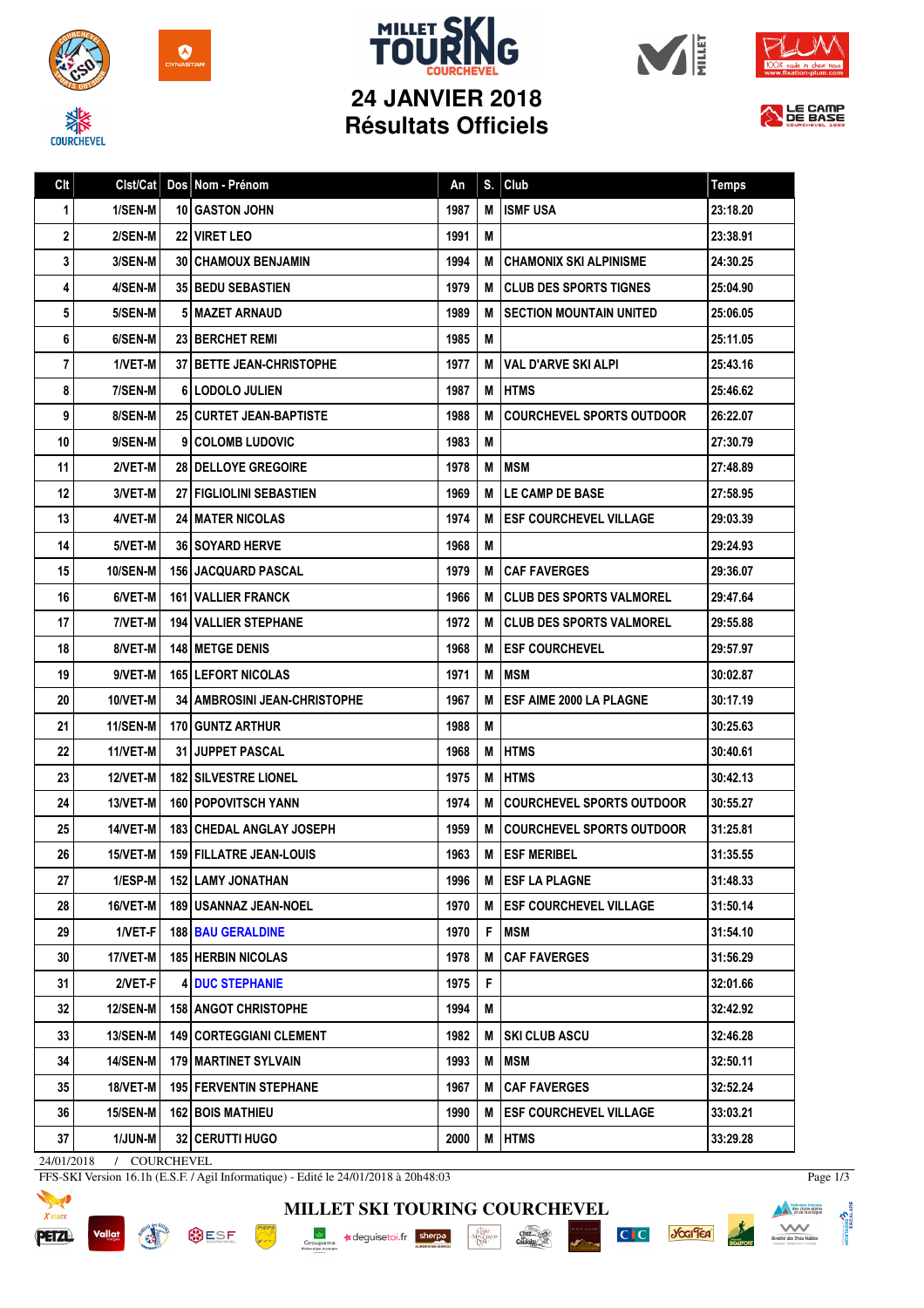| Clt | Clst/Cat        | Dos Nom - Prénom                            | An   | S. | $ $ Club                          | <b>Temps</b> |
|-----|-----------------|---------------------------------------------|------|----|-----------------------------------|--------------|
| 38  | 19/VET-M        | <b>169   CUYALA JEAN MATHIEU</b>            | 1967 | M  |                                   | 33:32.63     |
| 39  | 20/VET-M        | <b>186   CATEAU CHRISTIAN</b>               | 1970 | M  |                                   | 33:36.57     |
| 40  | <b>16/SEN-M</b> | <b>163 LAMOUREUX GUILLAUME</b>              | 1979 | M  | <b>COURCHEVEL SPORTS OUTDOOR</b>  | 33:58.44     |
| 41  | 17/SEN-M        | 157 OLETTO GUILLAUME                        | 1989 | M  |                                   | 34:03.78     |
| 42  | 3/VET-F         | <b>164 SERDA PATRICIA</b>                   | 1969 | F  |                                   | 34:28.59     |
| 43  | <b>18/SEN-M</b> | <b>171 JOYEAU GILLES</b>                    | 1983 | M  |                                   | 34:30.32     |
| 44  | 4/VET-F         | <b>154 POMMAT STEPHANIE</b>                 | 1976 | F  | <b>MSM</b>                        | 35:12.25     |
| 45  | 21/VET-M        | <b>146 PIRES ARMANDO</b>                    | 1974 | M  |                                   | 35:13.62     |
| 46  | 2/JUN-M         | <b>33 CORDIER MATTHIEU</b>                  | 2000 | M  | <b>CAF ALBERTVILLE</b>            | 35:27.07     |
| 47  | <b>19/SEN-M</b> | <b>250 HIBON JORDAN</b>                     | 1992 | M  |                                   | 35:27.19     |
| 48  | 22/VET-M        | <b>167 I DE RESSEGUIER NICOLAS</b>          | 1971 | M  | <b>CAF ALBERTVILLE</b>            | 35:27.21     |
| 49  | <b>20/SEN-M</b> | 187 LARDEAU PIERRE                          | 1989 | M  | <b>COURCHEVEL SPORTS OUTDOOR</b>  | 35:35.87     |
| 50  | 1/SVET-M        | <b>234 DOMERGUE BERNARD</b>                 | 1958 | М  | <b>ESF LA PLAGNE</b>              | 35:42.58     |
| 51  | 5/VET-F         | 202 COUTIN CLAUDE                           | 1967 | F  | <b>HTMS</b>                       | 35:43.35     |
| 52  | <b>21/SEN-M</b> | <b>197 ANDRE ARTHUR</b>                     | 1990 | M  |                                   | 35:55.88     |
| 53  | 6/VET-F         | <b>247 BARTNICKI MIREILLE</b>               | 1970 | F  | <b>CAF ALBERTVILLE</b>            | 35:57.07     |
| 54  | 23/VET-M        | 244 PETITJEAN ROBERT                        | 1959 | M  |                                   | 36:02.21     |
| 55  | 24/VET-M        | 193 VALLEE GILLES                           | 1966 | M  | <b>MSM</b>                        | 36:09.98     |
| 56  | 25/VET-M        | 208 VITALE CRISTIANO                        | 1970 | M  |                                   | 36:14.59     |
| 57  | 26/VET-M        | <b>196   VASSARDS VINCENT</b>               | 1974 | M  |                                   | 36:30.33     |
| 58  | 27/VET-M        | <b>199 PINET FREDERIC</b>                   | 1977 | M  |                                   | 36:39.54     |
| 59  | 28/VET-M        | <b>230 I DURAND-TERRASSON ROLAND CLAUDE</b> | 1960 | M  |                                   | 36:44.74     |
| 60  | <b>29/VET-M</b> | <b>151 PRAT FREDERIC</b>                    | 1972 | M  |                                   | 36:44.99     |
| 61  | 30/VET-M        | <b>175 VIALLY LAURENT</b>                   | 1974 | M  | <b>CLUB DES SPORTS COURCHEVEL</b> | 36:45.37     |
| 62  | 1/SEN-F         | <b>147 RAINIERI CAROLINE</b>                | 1980 | F  | <b>CAF ALBERTVILLE</b>            | 37:24.37     |
| 63  | 31/VET-M        | <b>184 ARNAUD MAXENCE</b>                   | 1977 | M  |                                   | 37:50.57     |
| 64  | 22/SEN-M        | 235 KING MILES                              | 1990 | M  |                                   | 37:59.40     |
| 65  | 32/VET-M        | <b>145   DE THIERSANT PASCAL</b>            | 1962 | M  | <b>COURCHEVEL SPORTS OUTDOOR</b>  | 38:02.56     |
| 66  | 7/VET-F         | <b>266 CHEVASSU CLAUDE</b>                  | 1964 | F  | <b>ESF COURCHEVEL</b>             | 38:06.23     |
| 67  | 23/SEN-M        | <b>225 CHAUVIN REMY</b>                     | 1993 | M  |                                   | 38:09.13     |
| 68  | 2/SEN-F         | <b>245 GARCIN ALICE</b>                     | 1990 | F  | <b>COURCHEVEL SPORTS OUTDOOR</b>  | 38:12.12     |
| 69  | 24/SEN-M        | 229 ELLIOT MARTIN                           | 1987 | M  |                                   | 39:01.72     |
| 70  | <b>33/VET-M</b> | <b>248   MOTTIER PHILIPPE</b>               | 1973 | М  |                                   | 39:09.97     |
| 71  | 1/SVET-F        | <b>176   GACHET-MAUROZ PASCALE</b>          | 1958 | F  | <b>ESF COURCHEVEL VILLAGE</b>     | 39:11.69     |
| 72  | 34/VET-M        | <b>190   MACKAY CHARLES</b>                 | 1961 | M  |                                   | 39:22.95     |
| 73  | 2/SVET-M        | <b>222 THURIER HENRY</b>                    | 1958 | M  | <b>IESF COURCHEVEL VILLAGE</b>    | 39:26.08     |
| 74  | 3/SEN-F         | <b>181   DESSAIX LAURA</b>                  | 1993 | F  | <b>IMSM</b>                       | 40:54.88     |
| 75  | 8/VET-F         | <b>180 EXCOFFIER CELINE</b>                 | 1974 | F  | COURCHEVEL SPORTS OUTDOOR         | 41:05.27     |
| 76  | <b>35/VET-M</b> | <b>172 DUPUY JACQUES</b>                    | 1959 | М  | <b> ESF COURCHEVEL</b>            | 41:05.45     |
| 77  | <b>25/SEN-M</b> | <b>221 BRIERLEY BEN</b>                     | 1979 | M  |                                   | 41:38.14     |
| 78  | <b>3/SVET-M</b> | 232 DOIX PHILIPPE                           | 1947 | M  | <b> ESF COURCHEVEL</b>            | 41:40.26     |
| 79  | 36/VET-M        | 29 RUTKIS GIRTS                             | 1976 | M  |                                   | 41:45.53     |

24/01/2018 / COURCHEVEL

FFS-SKI Version 16.1h (E.S.F. / Agil Informatique) - Edité le 24/01/2018 à 20h48:03

Page 2/3